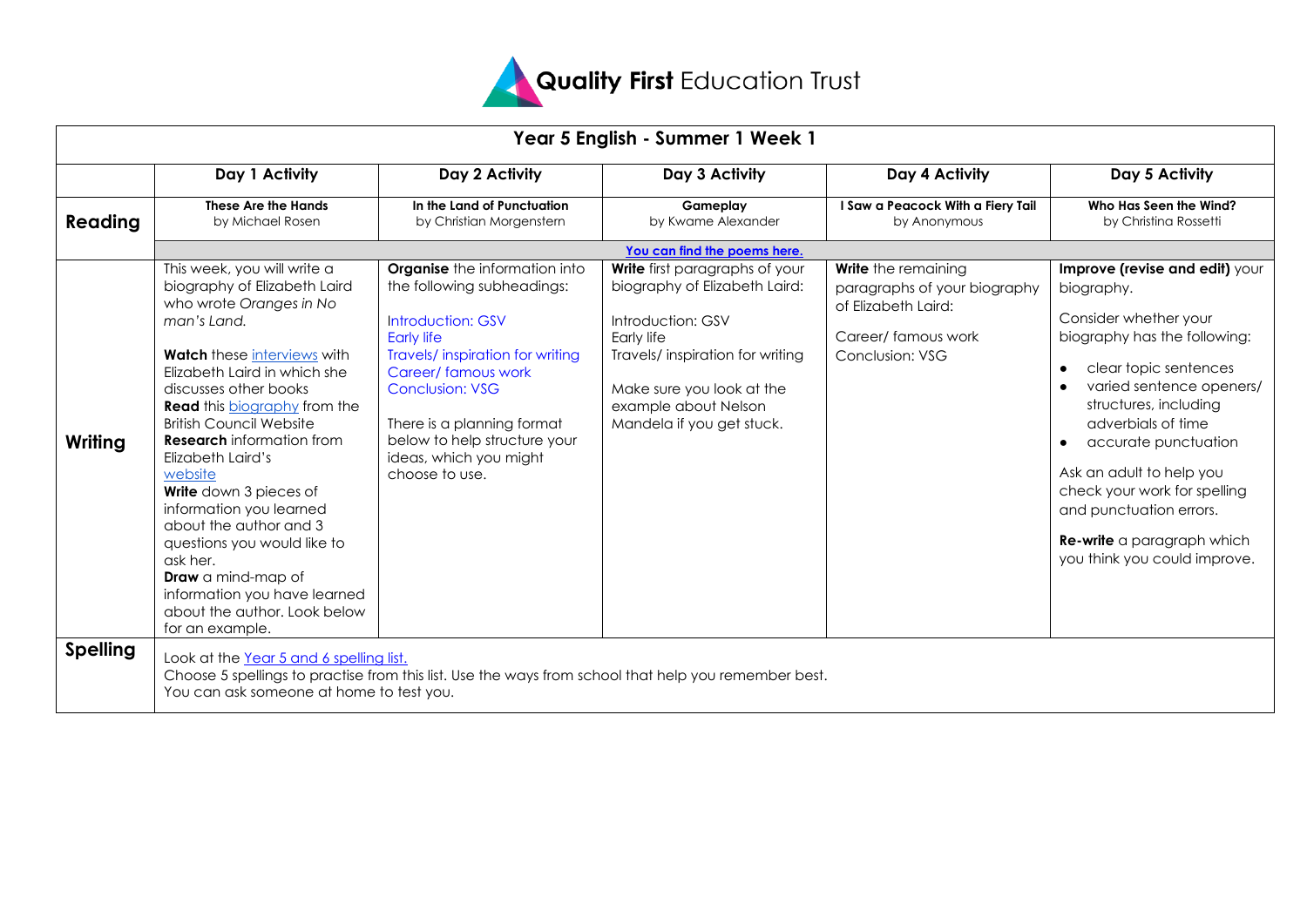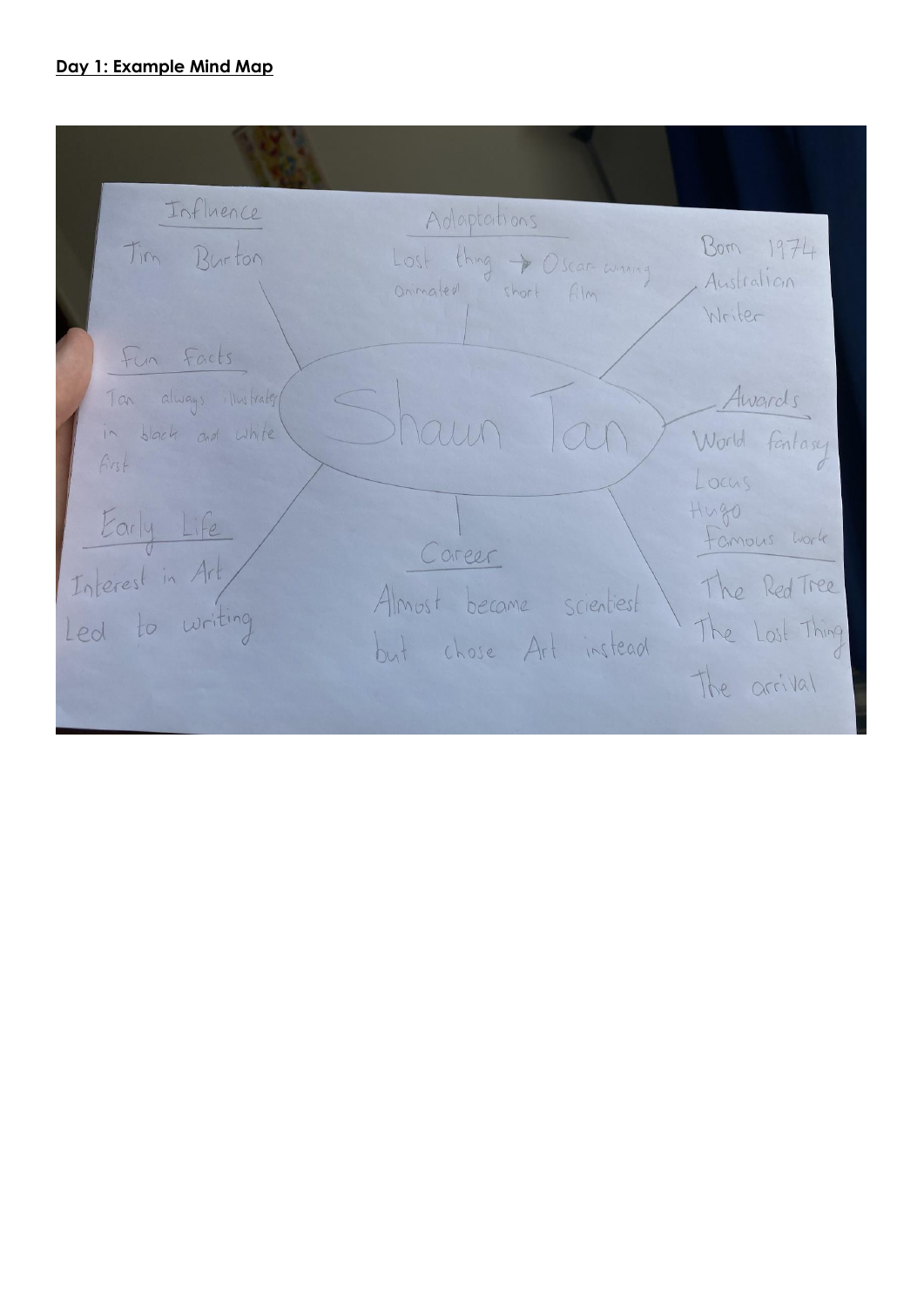# **Day 1 – Extract from British Council Website**

Elizabeth Laird was born in New Zealand of Scottish parents but grew up in London. Before studying French and German at university, she taught at a girls' school in Malaysia. During her twenties she lived and worked in Ethiopia, teaching and travelling, and was a disc jockey on a late-night music show, broadcasting to Africa and India.

She met her husband, David McDowall, on a plane in India. They married in 1975, and lived first in Baghdad, where David was working for the British Council. Later, David's work with the UN took them to Beirut (during the civil war). They were eventually evacuated to Vienna, where their second son was born. They now live in London.

Elizabeth Laird has written many readers and background books on Britain in simplified English, as well as picture books for younger readers. During the 1990s she travelled round Ethiopia collecting folk stories from traditional storytellers, and the British Council produced them in a series of readers for Ethiopian schools. A selection for a wider audience was published as When The World Began: Stories Collected in Ethiopia (2000).

She is best known, however, for her fiction for children and young adults. Novels include Red Sky in the Morning (1988), about a disabled child; Kiss the Dust (1991), about Kurdish asylum seekers in Iraq; Secret Friends (1996); Jay (1997), which has a drug theme; and Jake's Tower (2001), in which a boy has to cope with a violent stepfather. The Garbage King (2003) is set in Addis Ababa and is about Ethiopian street children. A Little Piece of Ground (2003) is set in Ramallah, Palestine, from the point of view of boys caught up in the intifada. Secrets of the Fearless (2006) is a historical adventure story set against the backdrop of Nelson's navy. Crusade (2007), was shortlisted for the 2007 Costa Children's Book Award.

Her most recent books include The Witching Hour (2009); The Ogress and the Snake: And Other Stories from Somalia (2009); The Betrayal of Maggie Blair (2011); The Prince who Walked with Lions (2012); The Fastest Boy in the World (2014), shortlisted for the Carnegie Medal in 2015; and Song of the Dolphin Boy(2018).

Elizabeth Laird's books have been translated into 15 languages.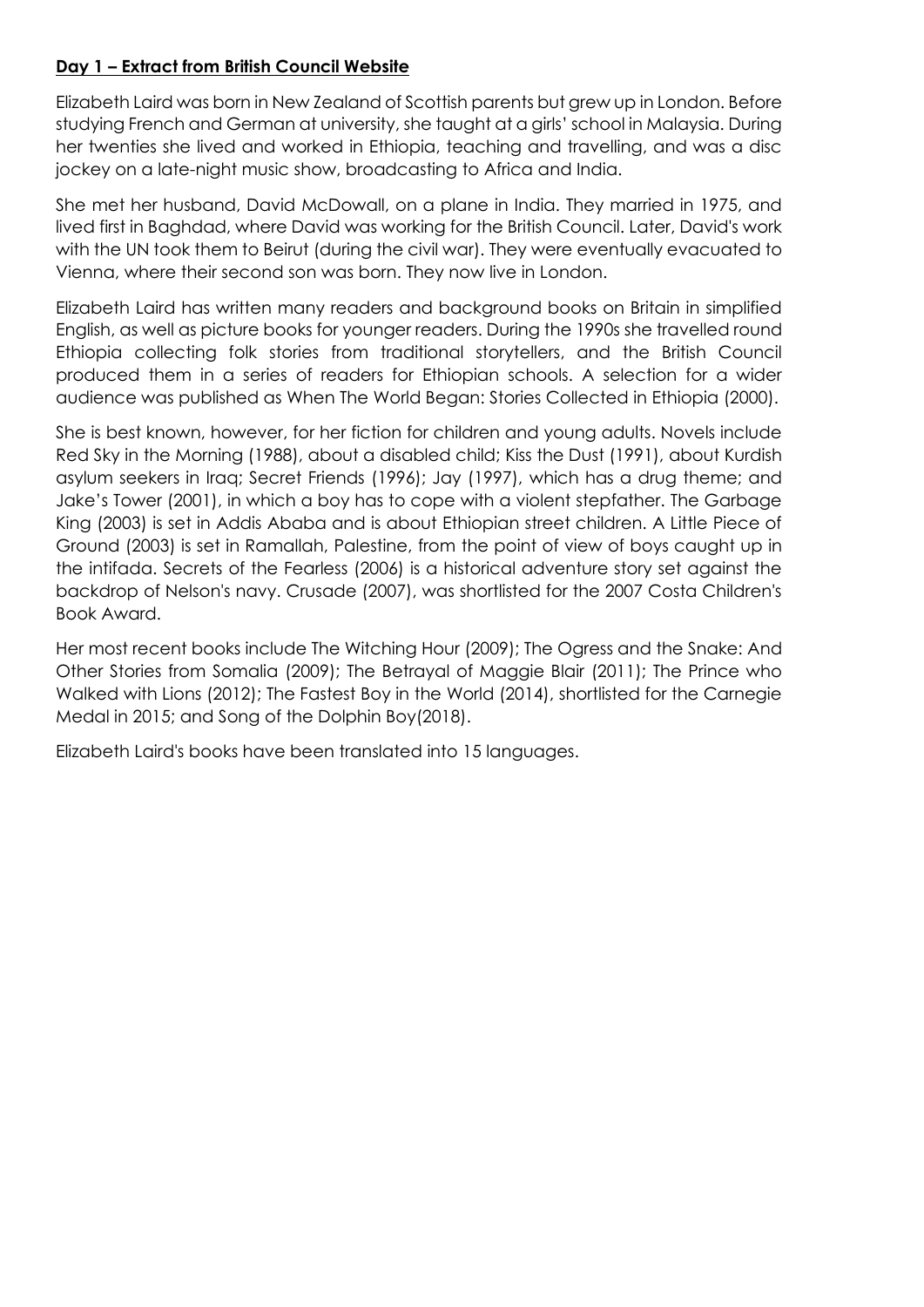

| Who are you<br>writing for?            |                            |                                                       |  |  |  |  |  |
|----------------------------------------|----------------------------|-------------------------------------------------------|--|--|--|--|--|
| (Audience)                             |                            |                                                       |  |  |  |  |  |
| Why are you<br>writing?                |                            |                                                       |  |  |  |  |  |
|                                        | (Purpose)                  |                                                       |  |  |  |  |  |
| Detail<br>Grid                         |                            | Fact / Description<br>Thinking/Feeling<br>Explain Why |  |  |  |  |  |
| Intr                                   | $\mathsf G$<br>$\mathsf S$ |                                                       |  |  |  |  |  |
| $\circ$                                | $\bigvee$                  |                                                       |  |  |  |  |  |
|                                        | Early Life                 |                                                       |  |  |  |  |  |
|                                        | Detail                     |                                                       |  |  |  |  |  |
|                                        | Detail                     |                                                       |  |  |  |  |  |
| Detail                                 |                            |                                                       |  |  |  |  |  |
| Travels/<br>inspiration<br>for writing |                            |                                                       |  |  |  |  |  |
|                                        | Detail                     |                                                       |  |  |  |  |  |
| Detail                                 |                            |                                                       |  |  |  |  |  |
|                                        | Detail                     |                                                       |  |  |  |  |  |
| Career/<br>famous<br>work              |                            |                                                       |  |  |  |  |  |
|                                        | Detail                     |                                                       |  |  |  |  |  |
|                                        | Detail                     |                                                       |  |  |  |  |  |
| Detail                                 |                            |                                                       |  |  |  |  |  |
| $\mathop{\rm Co}\nolimits$             | $\bigvee$                  |                                                       |  |  |  |  |  |
| ncl<br>USİ                             | $\mathsf S$                |                                                       |  |  |  |  |  |
| on                                     | $\mathsf G$                |                                                       |  |  |  |  |  |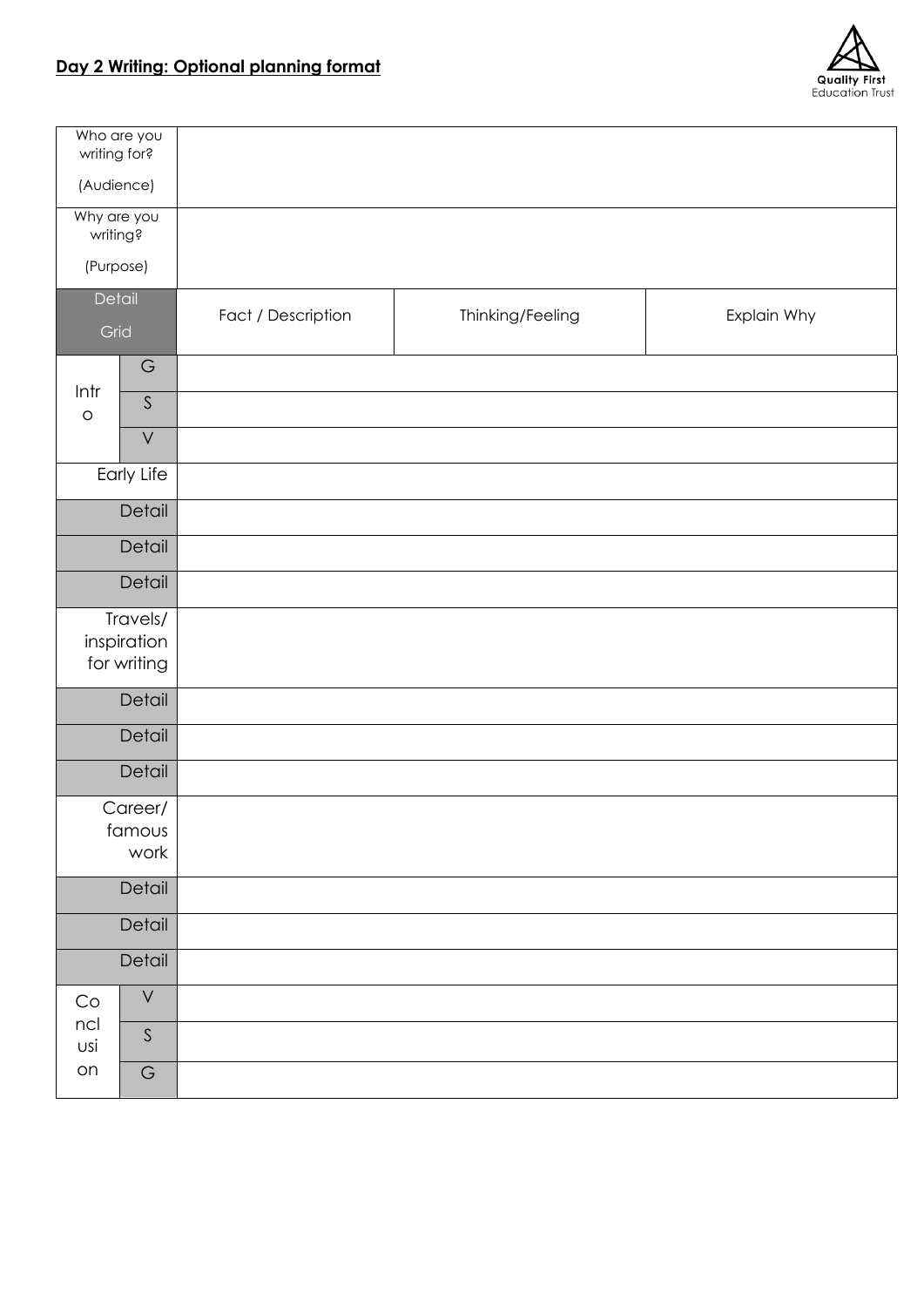| Conclusion                       | Career/famous | Travels/inspiration | Forly<br>Life | Introduction                     |
|----------------------------------|---------------|---------------------|---------------|----------------------------------|
| General<br>Viewpoint<br>Specific |               |                     |               | Viewpoint<br>specific<br>General |
|                                  |               |                     |               |                                  |
|                                  |               |                     |               |                                  |